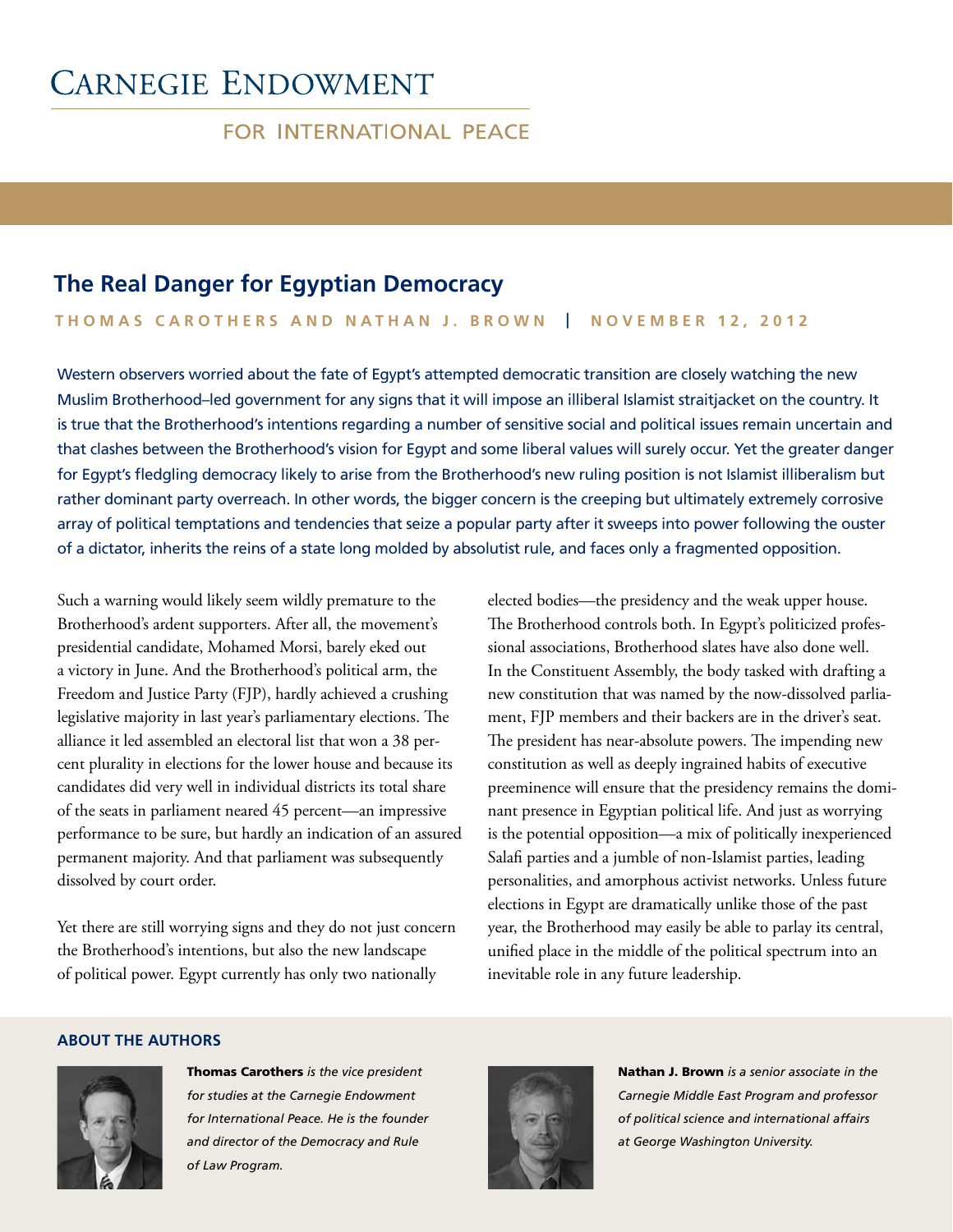Indeed, the Brotherhood so far shows signs of being less concerned with its civilian rivals and more focused on establishing its position vis-à-vis actors within the Egyptian state. President Morsi's firm early handling of the Egyptian military, which took many observers by surprise, was just one sign of this. A slower and less certain dance with the judiciary is now occurring, with some indications that a modus vivendi is emerging between the new president and various judicial actors. And the state-owned media has reverted to type by falling behind the president.

Thus far, the Brotherhood can hardly be accused of throwing its weight around. It did pack the Constituent Assembly with more of its deputies than its critics liked. But the FJP position that the identity of the drafters should bear some relation to election results was not unreasonable. Morsi assembled a cabinet that is more technocratic than ideological and has so far used his authority to issue decrees sparingly. High-level appointments (for positions such as provincial governors) have included Brotherhood members but not been dominated by them.

The Brotherhood's critics—who charge the organization with behaving like the now-disbanded National Democratic Party of Hosni Mubarak—are engaging in hyperbole. Egypt will continue to see competitive elections. The threat is not "one man, one vote, one time" but the monotony of fair but repeated electoral victories for the FJP. Over time, such a pattern could well be unhealthy for Egypt.

### **Learning From Other Places**

South Africa provides a worrying example of the ills that can result from an overconfident and ultimately entrenched dominant party. The African National Congress (ANC) rode into power almost twenty years ago on a wave of popular legitimacy and high hopes, and has kept winning election after election. Yet despite an initially favorable configuration of forces, including a stellar first president, good intentions by many in the party's senior ranks, a relatively capable state, and a public eager to embrace change, the picture today is more about what the *Economist* recently called "South Africa's sad decline." The country is politically and economically adrift, plagued by

extremely high levels of inequality and unemployment, systemic corruption, angry workers, a disastrous educational system, and growing political interference in legal matters.

What went wrong? The ANC progressively developed the full range of unhealthy habits of dominant parties imbued with a sense of historic destiny and facing only disorganized, divided opposition. The central problem has been the step-by-step conflation of the ruling party with the state—party loyalists gradually taking over powerful positions throughout the economic, political, legal, and social institutions of the country. The effacement of the divide between the party and the state undercuts economic reforms, substituting inefficient crony capitalism for market dynamism. It sucks the air out of political and social life, smothering honest debate and pressures for positive reforms under a thick blanket of self-interest and conformism. It numbs the legal institutions, weakening the crucial checks on power in established democracies.

The ANC manages to keep winning elections not just because of its continuing mantle as the national liberator from apartheid but also because its monopolistic grip on key levers of power allows it to co-opt potentially influential opponents, steer state resources to itself, and manipulate public opinion. Although the country still enjoys a reasonable amount of open space for debate, the political mechanisms for real change are clogged and atrophying. This fortress-like dominance has hurt the country and the party. The ANC has descended into a complacent political machine consumed by endless jockeying for power in the upper ranks and shamed by the rise of mediocrity to the top.

The ANC might seem like an extreme example given the current diversity in Egyptian political life, but that is true only if the focus is on what the ANC is today rather than what it was at the end of apartheid. A different but also troubling example is Turkey. Prime Minister Recep Tayyip Erdogan and his Justice and Development Party (AKP) have led Turkey on a notable path of economic growth over the past ten years, winning three consecutive elections in the process. Egyptian FJP leaders might actually like analogies of their party with the AKP, and indeed, there are some limited signs of Turkish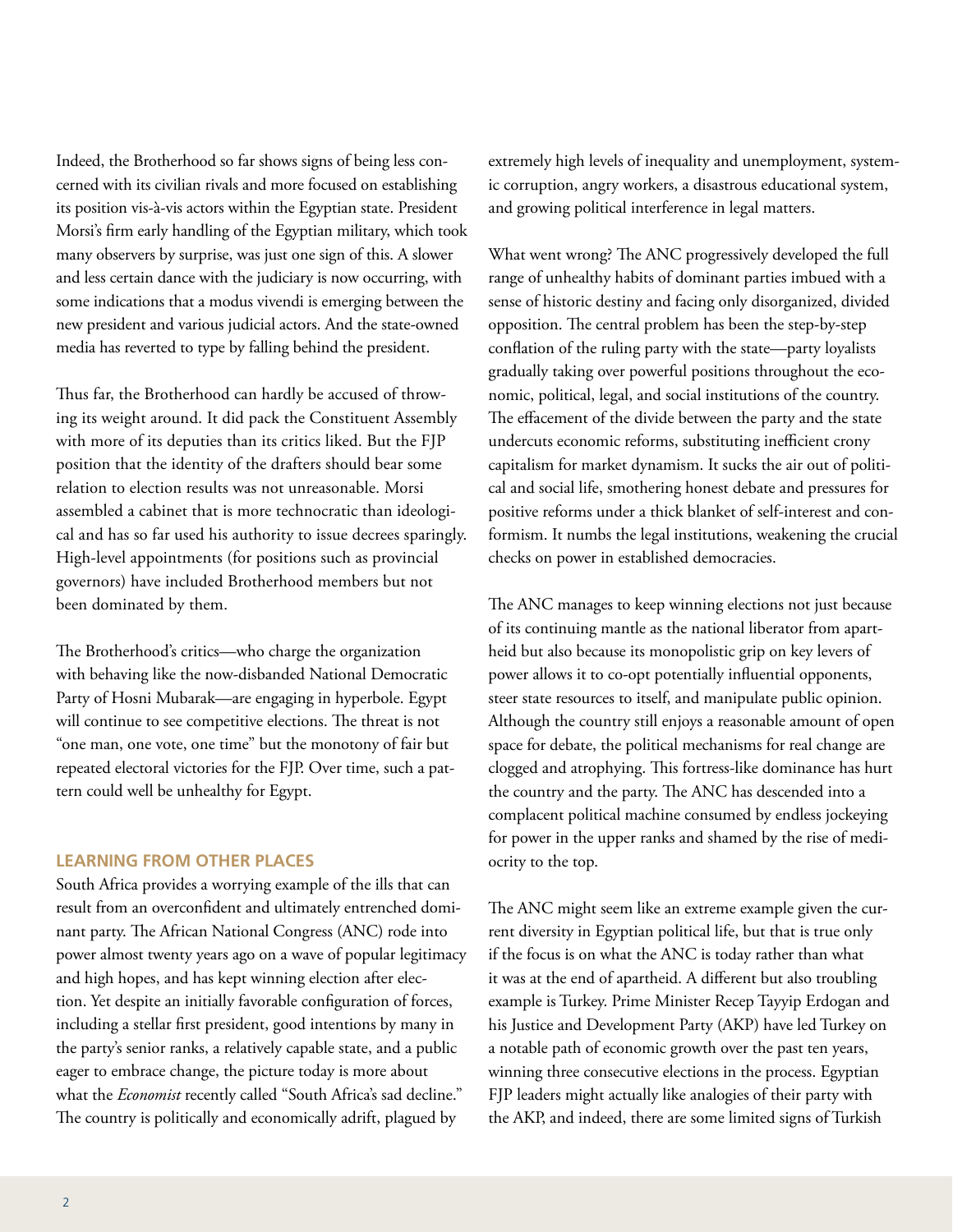tutelage in Egypt. But the attractiveness of the Turkish path is diminishing.

Turkey's economic success is shadowed by ominous political portents. Once heralded as a model Islamist democrat, Erdogan today exhibits worrisome authoritarian tendencies. He tolerates little opposition, lashing out at critics and questioning the legitimacy of any dissenting voices. Press freedom is curtailed. The EU Commission's 2012 Progress Report on Turkey highlights "recurring infringements" of fundamental rights.

In a reversal that is especially instructive for Egypt, an Islamist oriented party in Turkey that once had to fight for its political place against an anti-democratic "deep state" of security institutions has ended up taking on the habits and mindsets of the very people and institutions it struggled against. Turkey's democratic troubles are not due to Islamist illiberalism on the part of the AKP, but rather the habits of political overreach and arrogance common to dominant parties everywhere, no matter what their ideological or religious stripes.

#### **Avoiding the Same Fate**

Of course South Africa and Turkey are examples of dominant party deterioration over many years. Egypt's Muslim Brotherhood is still only in the first phase of its time in power. But looking at what happened in these other cases over time is useful to clarify possible pitfalls ahead. Already President Morsi and his team face a range of institutional choices that raise fundamental issues about the shape of the Egyptian state and potentially the relationship of the Muslim Brotherhood to it.

The Brotherhood shows some awareness of the dangers. It has asked movement leaders who take a prominent political role to step down from their Brotherhood positions. The Brotherhood has always insisted that it is about more than politics and that political power is a means and not an end in itself. The movement continues to stress its role in charitable, missionary, educational, and religious work; its leaders wish to resist becoming a political machine. Were the Brotherhood to become merely a sluggish and bullying dominant party, it would have failed its founders.

But how much will they be able to resist forces sucking them in that direction? Already the movement's lifeblood as well as its most able and imaginative members appear to be shifting their attentions over to the FJP. Young members seem to spend much of their time talking politics and there are reports that the Brotherhood is changing its internal curriculum—what members are asked to read and discuss—to emphasize political themes. It is likely that the FJP will begin to attract members who are motivated not simply by Brotherhood ideology but by the desire to be on the winning political side and perhaps also to obtain secure state employment.

The FJP's opponents are unwittingly abetting the process. By shrill rhetoric and refusal to compromise, they are fueling a sense of grievance among some FJP cadres. When boycotts, conspiracy theories, and questioning of election results become the stuff of normal politics there is little room for give-and-take. When the opposition pins its hopes first on generals and then on judges (as non-Islamist actors in Egypt have done), there is little room for electoral competition. And the absence of clear rules or traditions in the Egyptian political system—regarding which positions are political and which are not, the bounds of political discourse, and the basic rules of presidential behavior—will make for almost constant sniping and suspicions.

It is crucial therefore that observers watching Egypt's unfolding political transition, whether within Egypt or from the outside, bear the South African and Turkish examples in mind. The much-discussed concerns of possible Islamist constriction, such as on women's rights, religious freedom, and educational policy, all merit close attention. But however high-minded the Brotherhood leadership might be, or whatever liberal concessions can be wrung out of them, problems will remain because of the movement's political weight. Democracy's prospects depend on Egypt escaping dominant party malady. Signs of the blurring of the party-state line, such as the migration of senior Brotherhood officials into state-protected areas of the economy or into influential nonpartisan positions such as senior judgeships, should sound alarm bells. Signals that key state institutions—particularly the military and the security apparatus—are overly submissive to the Brotherhood should